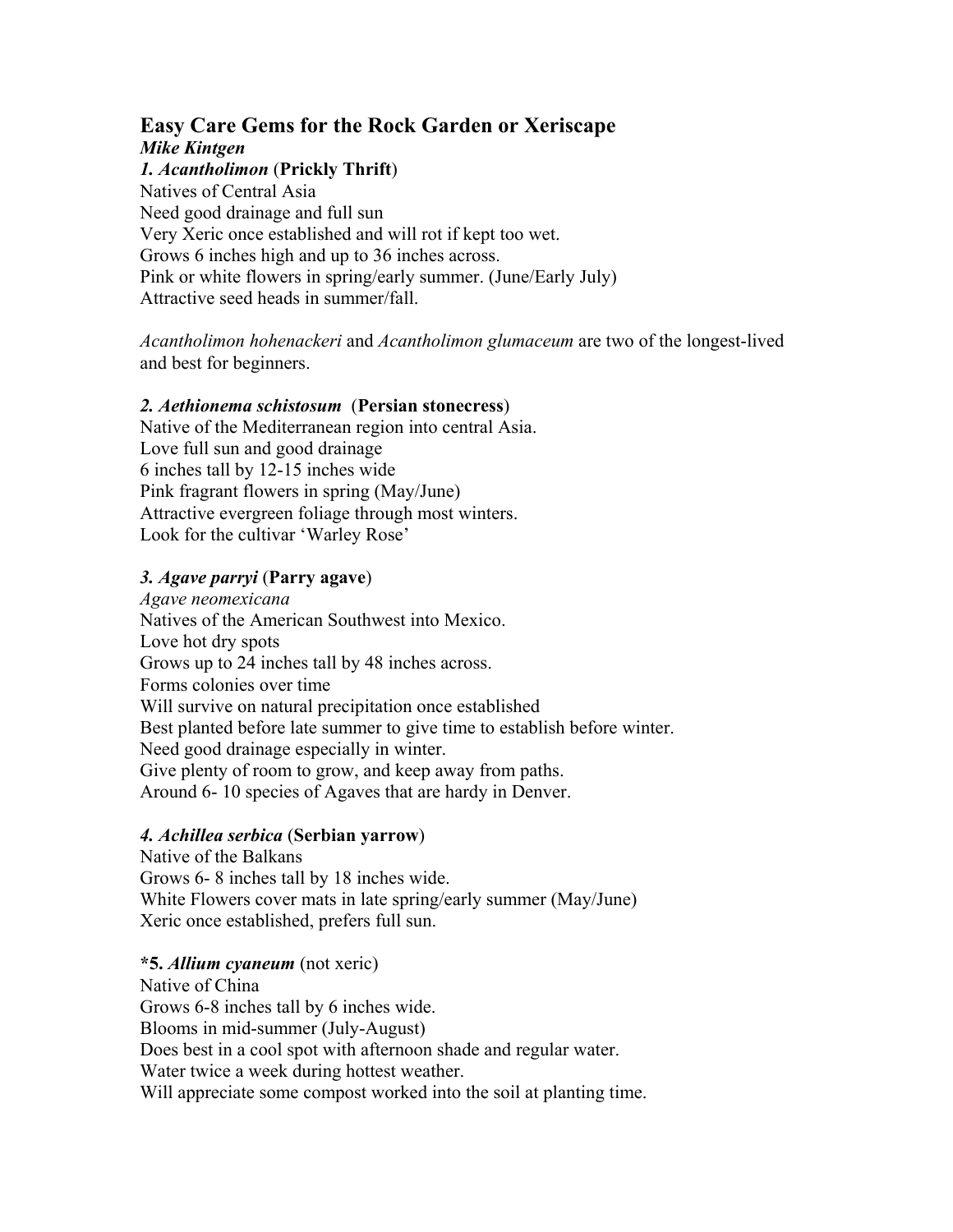Well behaved unlike many Alliums.

## *6. Anthemis biebersteiniana* (**Dwarf Silver-leaf Marguerite Daisy**)

Native of the Caucasus Mountains in western Asia. Grows 10 inches tall by 15 inches wide. Golden yellow daisy like flowers in late spring. Silver foliage attractive for most of the growing season. Needs well drained soil. Loves full sun but will tolerate some shade for part of the day. Long-lived.

#### **8.** *Cyclamen hederifolium* (**ivy leaved cyclamen**)

Native of the Mediterranean region. 4 inches tall by up to a foot across with age. Pink or white flowers in late summer- mid-autumn (August-October) Leaves appear in autumn and disappear in May (Summer dormant) Most likely the best Cyclamen for Colorado Gardens Likes part shade- full shade. Tolerates dry shade under evergreens as long as it gets some supplemental water. Needs good drainage. Will need a sheltered spot to do well above 6,000 feet

#### *Cyclamen purpurascens*

Native of Central Europe in the Alps. Needs more moisture than hederifolium and a cooler location. Blooms in August. Grows fine in Steamboat Springs CO

# **\*9.** *Eriogonum subalpinum*

*Eriogonum umbellatum*  6 inches tall by 30 wide when happy. Cream/yellow flowers in June. Native of Western North America, from plains to high elevations. Will take full sun or light shade. Needs little supplemental water once established Will be longest lived under conditions with good drainage. Look for the cultivars 'Shasta Sulfur' and 'Alturas Red' Over 200 species of Eriogonum in the Western US.

# *10. Eryngium amethystinum* **(amethyst sea holly)**

\**Eryngium phaneum* (good for high elevations) Natives of Europe. Both can are from 15- 30 inches tall depending on water. Both flower in mid summer (July-August)

E. amethystinum is by far the more xeric of the two.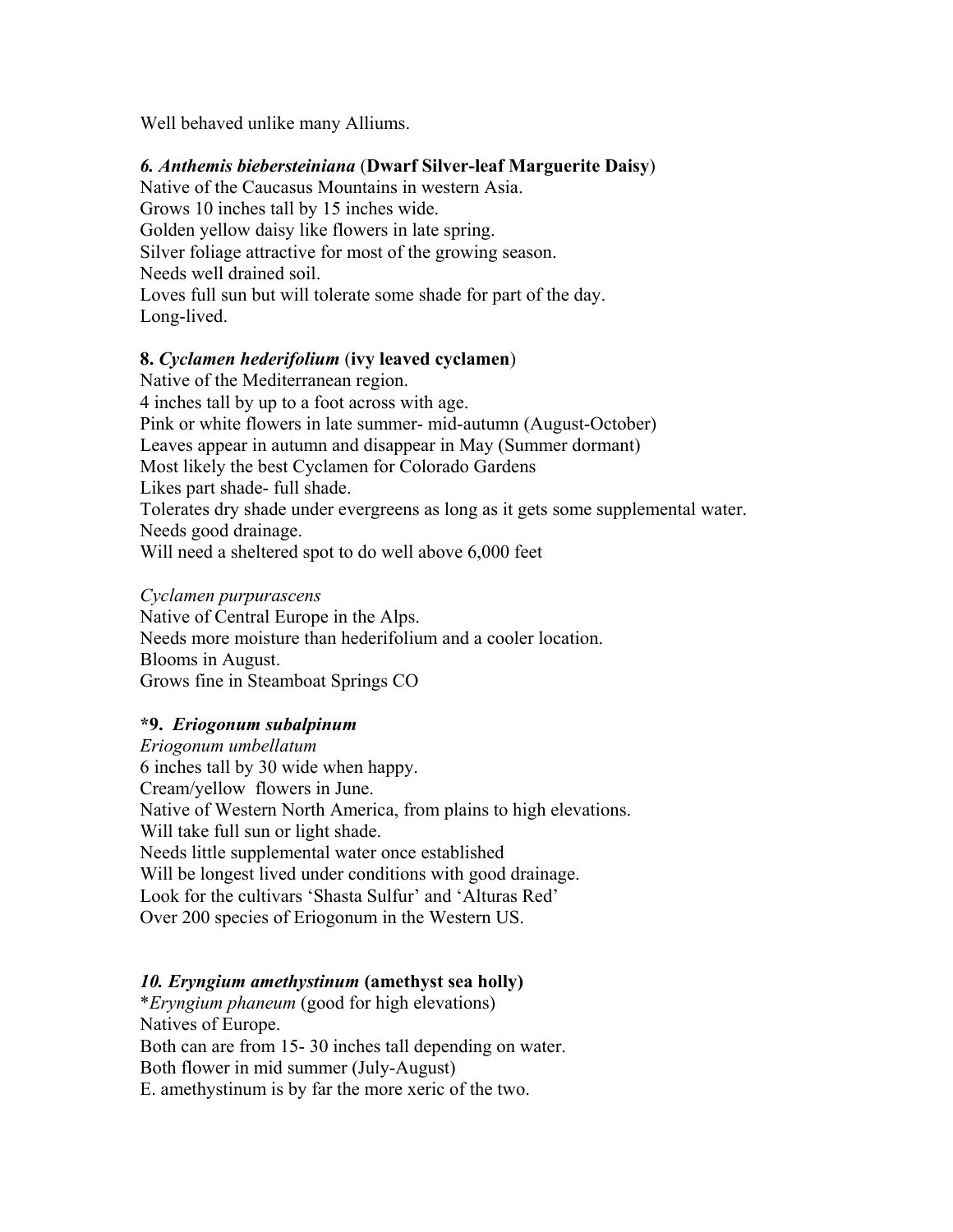Need at least half a day of sun to perform E. amethystinum can be left for winter interest until spring.

## *11. Echinocereus fendleri* **(Fendler hedgehog cactus)**

Native of New Mexico/ Arizona/Colorado 6- 8 inches tall and forms a small colony with time Needs good drainage year around. Very xeric, too much water will cause it to rot. Interesting in winter with a purple tint.

*Pediocactus simpsonii* is native to the Evergreen Area

# **\*12.** *Jovibarba heuffelii* **'Hot Lips'**

Native of Europe 3 inches tall by about 8 inches across Flowers are of no importance Related to popular Hen and Chicks Best in full sun to part shade. Best color in cool weather of spring. No winter interest.

## **\*13.Helleborus x hybridus (Hellebore)**

Great early color one of the earliest showy flowers Critter proof, Elk, deer and voles seem to leave them alone. Likes partial shade and some organic mater worked into the soil

#### **\*14.** *Kitagawia terebinthacea* (Not fully xeric)

Native of Siberia Grows around 8 inches tall. White flowers in mid to late summer (July-August) Needs a good watering at least once a week. To make more xeric give afternoon shade. Biannual to short lived perennial, will self-sow when happy.

# *15. Origanum 'Barbara Tingey'* **(Barbara Tingey ornamental oregano)**

Garden hybrid Related to culinary oregano Grows 6 inches tall by 12 inches wide. Reaches its peak in July/August. Still looks good into September Needs full sun and good drainage. Seems to love heat. Probably a zone 6 plant and best in a less exposed site.

# **16.***Pulsatilla vulgaris* **(Common Pasque Flower)**

Easier to grow that the native pasque flower (Pulsatilla patens) Does well in Both Sun and Part Shade